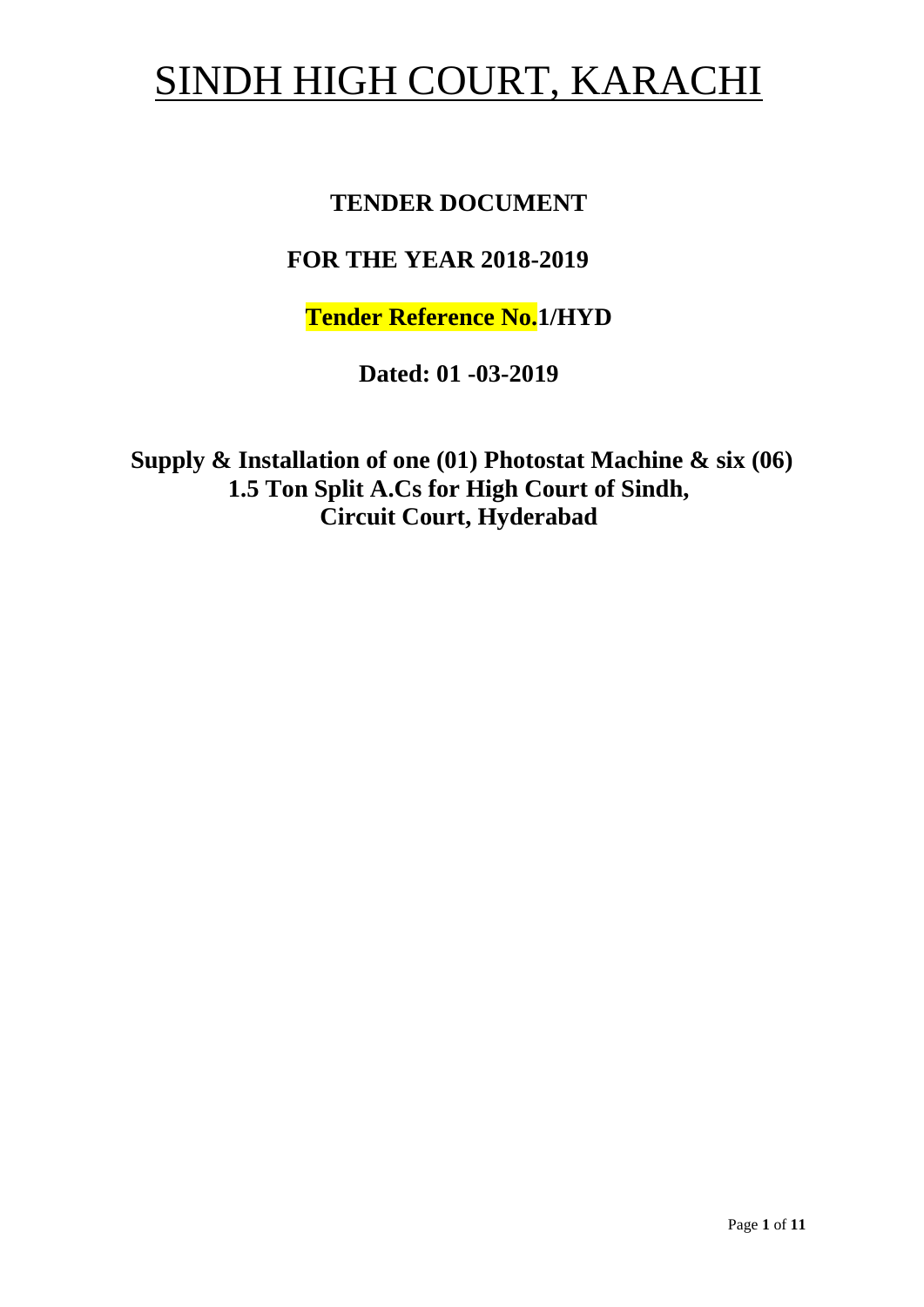#### **Contents**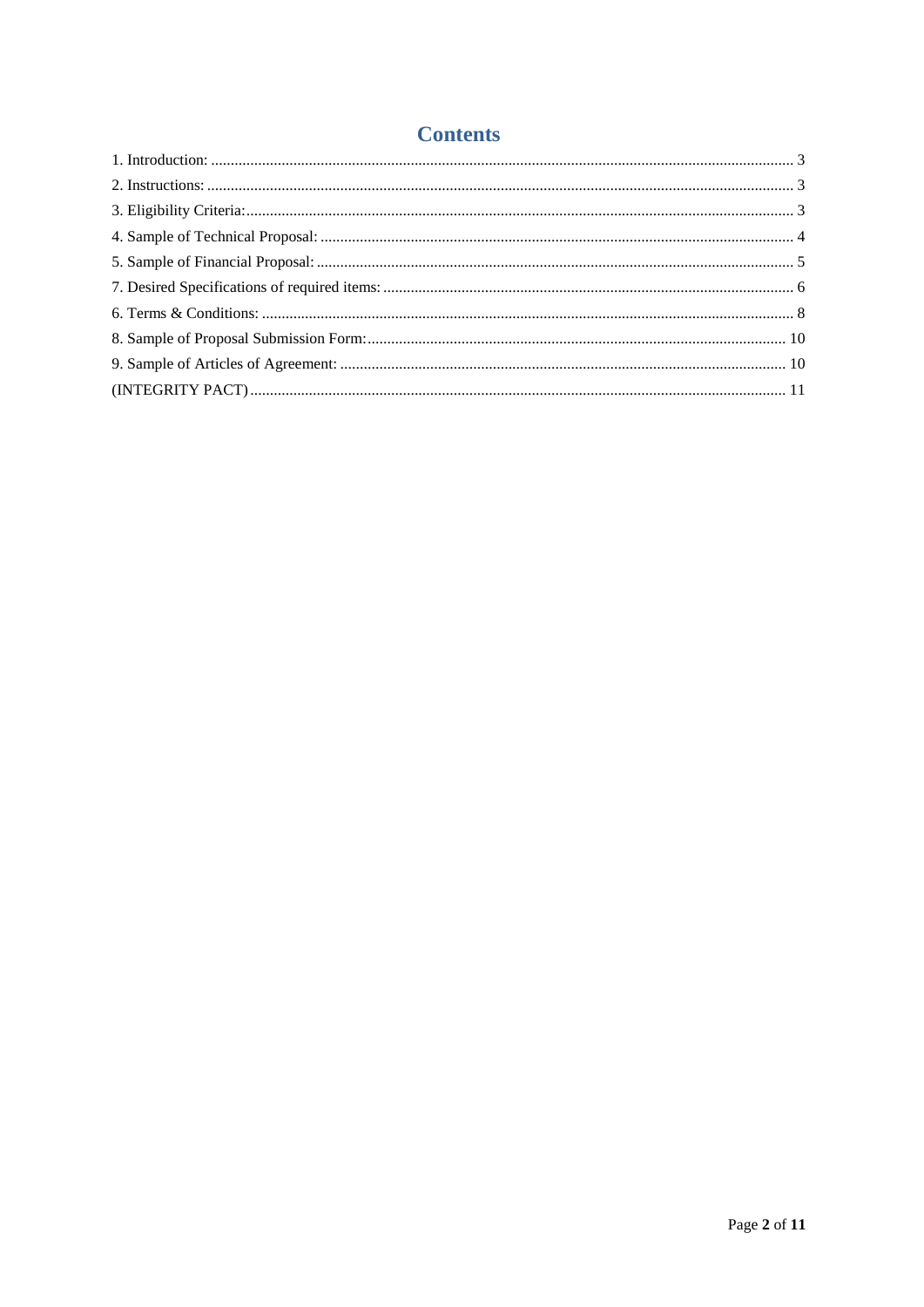## <span id="page-2-1"></span><span id="page-2-0"></span>**1. Introduction:**

#### Dear Tenderer:

The **SINDH HIGH COURT (SHC)** is the highest judicial institution of the province of [Sindh.](https://en.wikipedia.org/wiki/Sindh) We are interested to *purchase one (01) Photostat Machine and six (06) 1.5 Ton Split A.Cs for Circuit Court, Hyderabad*, as per specifications mentioned in tender document, from your esteemed firm / agency.

#### **2. Instructions:**

- (a) The Sindh High Court, Karachi (SHC) expects that aspirant service provider should furnish copies of all the required documents to ensure a transparent and genuine presentation.
- (b) Kindly do not leave any column/item blank. If you need more space please attach a paper & clearly mention item/column name or number etc. that referred the column/item of the Tender Form.
- (c) Tender document which includes full details of items and other terms & conditions may be downloaded free of cost from [www.sindhhighcourt.gov.pk](http://www.sindhhighcourt.gov.pk/) and [www.spprasindh.gov.pk.](http://www.spprasindh.gov.pk/)
- (d) The last date to submit the Tender Document, separate technical  $\&$  financial proposals along with relevant documents in sealed envelopes is 18<sup>TH</sup> MARCH, 2019 AT 10:30 A.M. in the Office of the Director General (Finance & Accounts), Sindh High Court, Karachi, as reflected in NIT.
- <span id="page-2-2"></span>(e) **The technical proposals will be opened on the same day** in the presence of representatives who may care to attend as reflected in NIT.
- (f) Date and time of opening of **financial proposals** will be uploaded on the official websites of Sindh High Court.
- (g) **Bid Security of 2% of total amount** will be deposited along with Tender Document in shape of PAY ORDER / DEMAND DRAFT/ BANK GUARANTEE in the name of Registrar, Sindh High Court, Karachi.

#### **3. Eligibility Criteria:**

Following documents must be furnished in separate envelop before the opening of Technical Proposal.

| S.No.          | <b>Eligibility Criteria</b>                                        | <b>Requirement</b> |
|----------------|--------------------------------------------------------------------|--------------------|
|                | Profile of company/firm along with copies of relevant documents    | Mandatory          |
| $\overline{2}$ | Copies of relevant Tax Registration Certificates.                  | Mandatory          |
|                | Copies of at least three (03) Purchase Orders of similar nature    | Mandatory          |
|                | during the last three years along with Completion Certificates for |                    |
|                | the work completed.                                                |                    |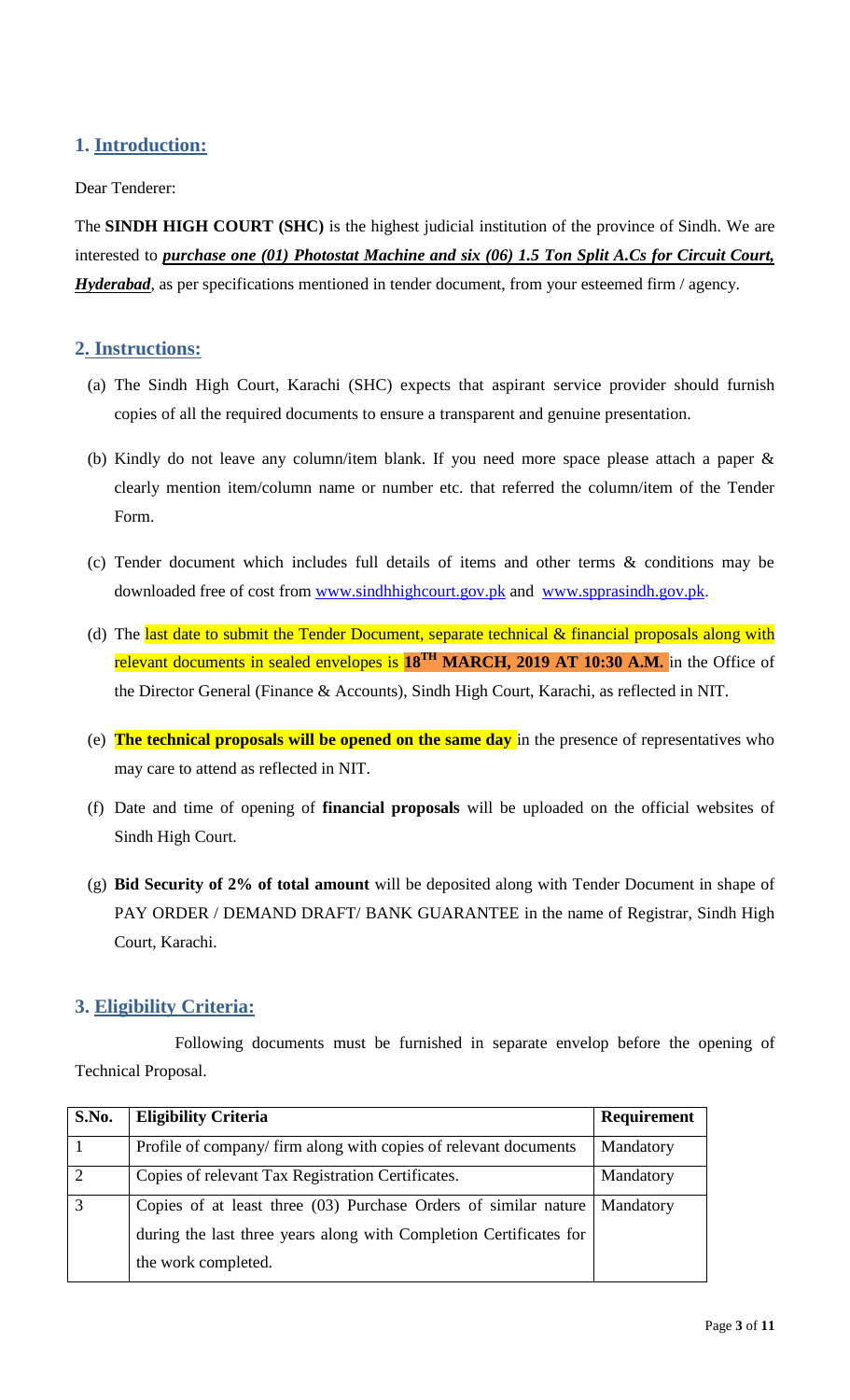| Undertaking on judicial stamp paper that firm has never been   Mandatory           |  |
|------------------------------------------------------------------------------------|--|
| blacklisted by any government semi government, autonomous and                      |  |
| stated owned organization.                                                         |  |
| Total Financial turnover of at least 0.5 million during the last three   Mandatory |  |
| years. (financial statement or bank statement or both are required)                |  |

It is undertaken that all the above mentioned documents have been provided in the sequence as mentioned above. It is fully understood that in case of non-compliance of eligibility criteria, our technical proposal will not be evaluated and no liability would be incur against High Court of Sindh for rejection of tender.

<span id="page-3-0"></span>

| <b>Name</b>        |  |
|--------------------|--|
|                    |  |
| <b>Designation</b> |  |
|                    |  |
| <b>Signature</b>   |  |
|                    |  |
| <b>Stamp</b>       |  |
|                    |  |
|                    |  |

## **4. Sample of Technical Proposal:**

- 1. Technical Proposal must include complete technical specifications.
- 2. Requirements of High Court must be highlighted in yellow or circled with pen on the brochure else technical proposal may not be considered.
- **3. Separate Technical Proposal shall be submitted for Photostat Machine and 1.5 Ton Split A.Cs.**
- 4. Technical Proposal shall be sealed in separate envelope.
- 5. This is only format of Technical Proposal. Kindly do not write anything in the box below.

| <b>Photostat Machine</b> |  |  |
|--------------------------|--|--|
| <b>Brand</b>             |  |  |
| <b>Country of Origin</b> |  |  |
| Copy per minute          |  |  |
| <b>Memory</b>            |  |  |
| Warm up time             |  |  |
| <b>Zoom</b>              |  |  |
| <b>Accessories</b>       |  |  |

*To be printed on the letter head of firm/supplier.*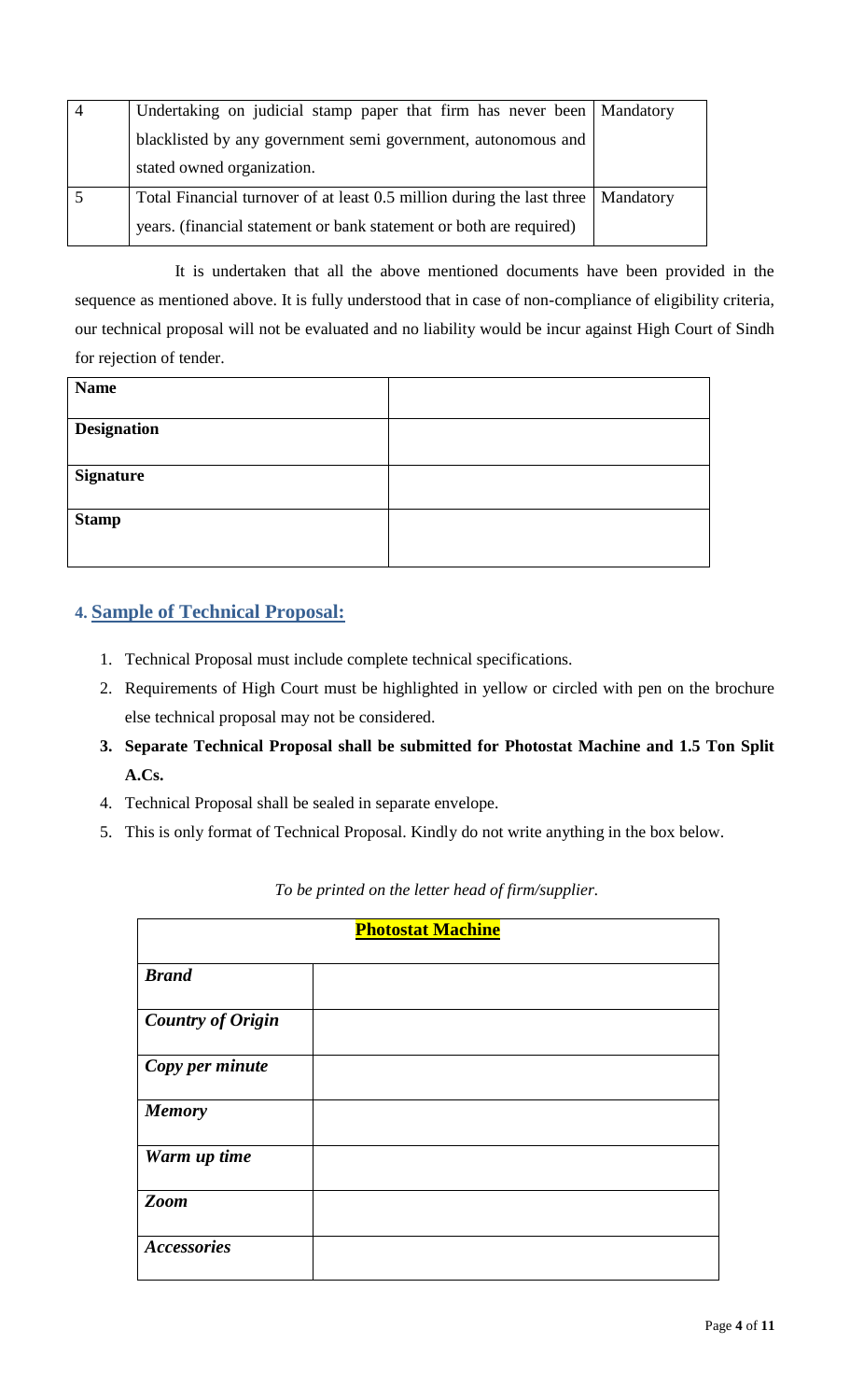| <b>Warranty</b>              |  |
|------------------------------|--|
| <b>Availability of Parts</b> |  |
| <b>Other Information/</b>    |  |
| details (if any)             |  |

#### **Stamp & Signature**

| <b>1.5 Ton Split A.C</b>                      |  |  |
|-----------------------------------------------|--|--|
| <b>Brand</b>                                  |  |  |
| <b>Country of Origin</b>                      |  |  |
| <b>Cooling Capacity</b>                       |  |  |
| <b>Compressor Type</b>                        |  |  |
| Cooling                                       |  |  |
| <b>Cooling Coil</b>                           |  |  |
| <b>Wide and Long</b><br><b>Airflow</b>        |  |  |
| <b>Econo Cool</b>                             |  |  |
| <b>Warranty</b>                               |  |  |
| End of the year sale<br>products              |  |  |
| <b>Availability of Parts</b>                  |  |  |
| <b>Other Information/</b><br>details (if any) |  |  |

#### <span id="page-4-0"></span>**5. Sample of Financial Proposal:**

- 1. Financial proposal should be sealed in separate envelope.
- **2. Separate Financial Proposals shall be submitted for Photostat Machine and 1.5 Ton Split A.Cs.**
- 3. Rates should be inclusive of all types of taxes.
- 4. Rates should be mentioned in both figures & words.
- 5. All transportation, installation cost must be mentioned separately in financial proposal and total cost must be inclusive of all cost.
- 6. Financial Proposal must be submitted on letter head of company/supplier.
- 7. This is only format of Financial Proposal. Kindly do not write anything in the box below.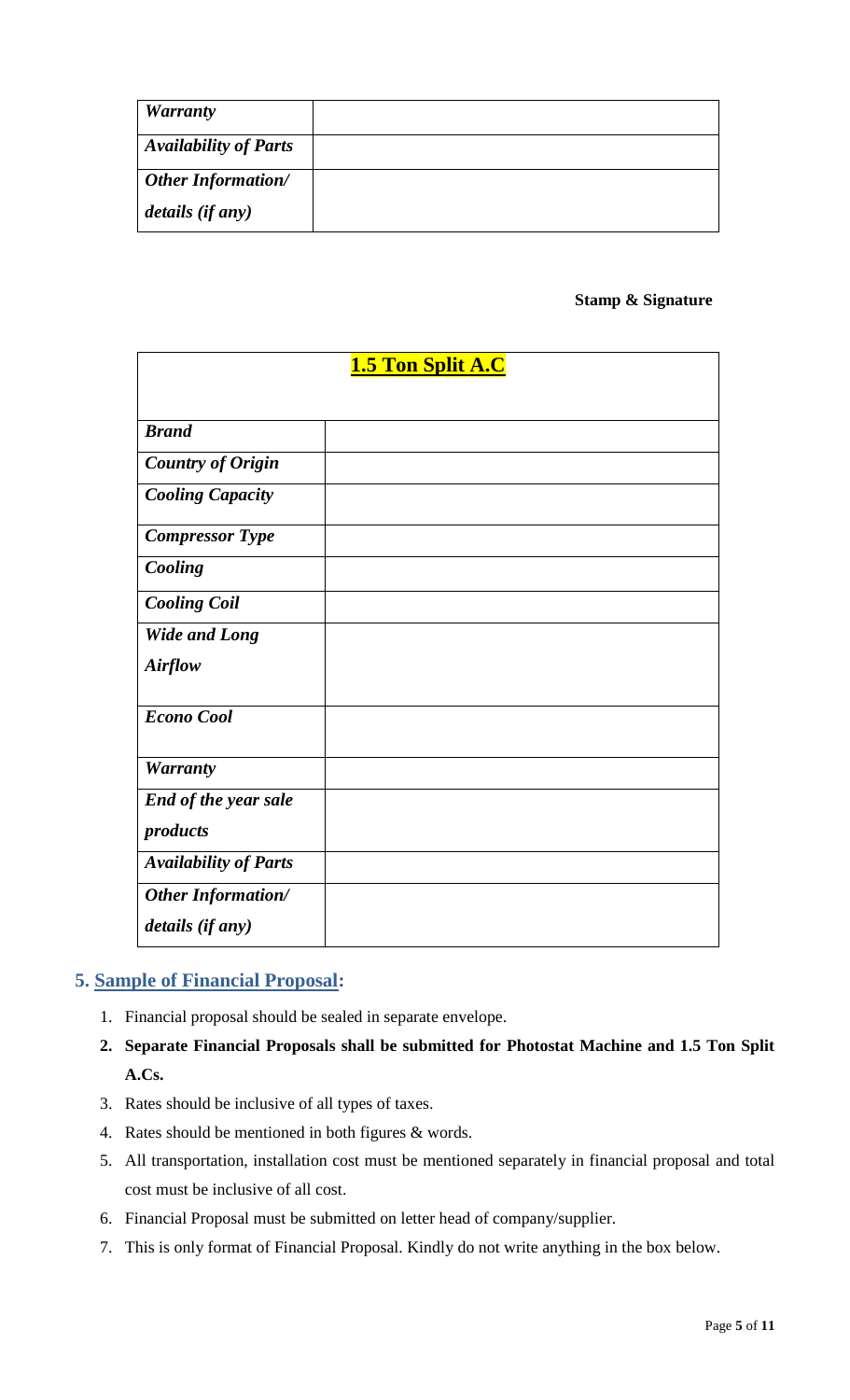<span id="page-5-0"></span>

| <b>Description</b>              | <b>Unit Price (Rs)</b> | <b>Quantity (No)</b> | Amount (Rs.) |
|---------------------------------|------------------------|----------------------|--------------|
| Cost of Equipment               |                        |                      |              |
| Installation                    |                        |                      |              |
| Transportation                  |                        |                      |              |
| Other Cost (if any)             |                        |                      |              |
| <b>All Government Taxes</b>     |                        |                      |              |
| <b>Total Cost in figure and</b> |                        |                      |              |
| words                           |                        |                      |              |

#### *To be printed on the letter head of firm/supplier.*

# **Stamp & Signature**

# **7. Desired Specifications of required items:**

| <b>Photostat Machine</b> |                                                                              |  |
|--------------------------|------------------------------------------------------------------------------|--|
| <b>Brand</b>             | Canon or equivalent                                                          |  |
| <b>Country of Origin</b> | Japan/ UK/ USA or equivalent standard                                        |  |
| Copy per minute          | 20 Copies (A4)                                                               |  |
| <b>Memory</b>            | 128 MB or higher                                                             |  |
| Warm up time             | 45 second or less                                                            |  |
| <b>Zoom</b>              | 25% to 400% in 1% increment                                                  |  |
| <b>Accessories</b>       | With installation,<br>all<br>accessories, trolly<br>and<br>consumable parts  |  |
| <b>Warranty</b>          | with<br>service<br>(without)<br>One<br>free<br>parts<br>year<br>consumables) |  |
| <b>Parts</b>             | Parts must be easily available in the market                                 |  |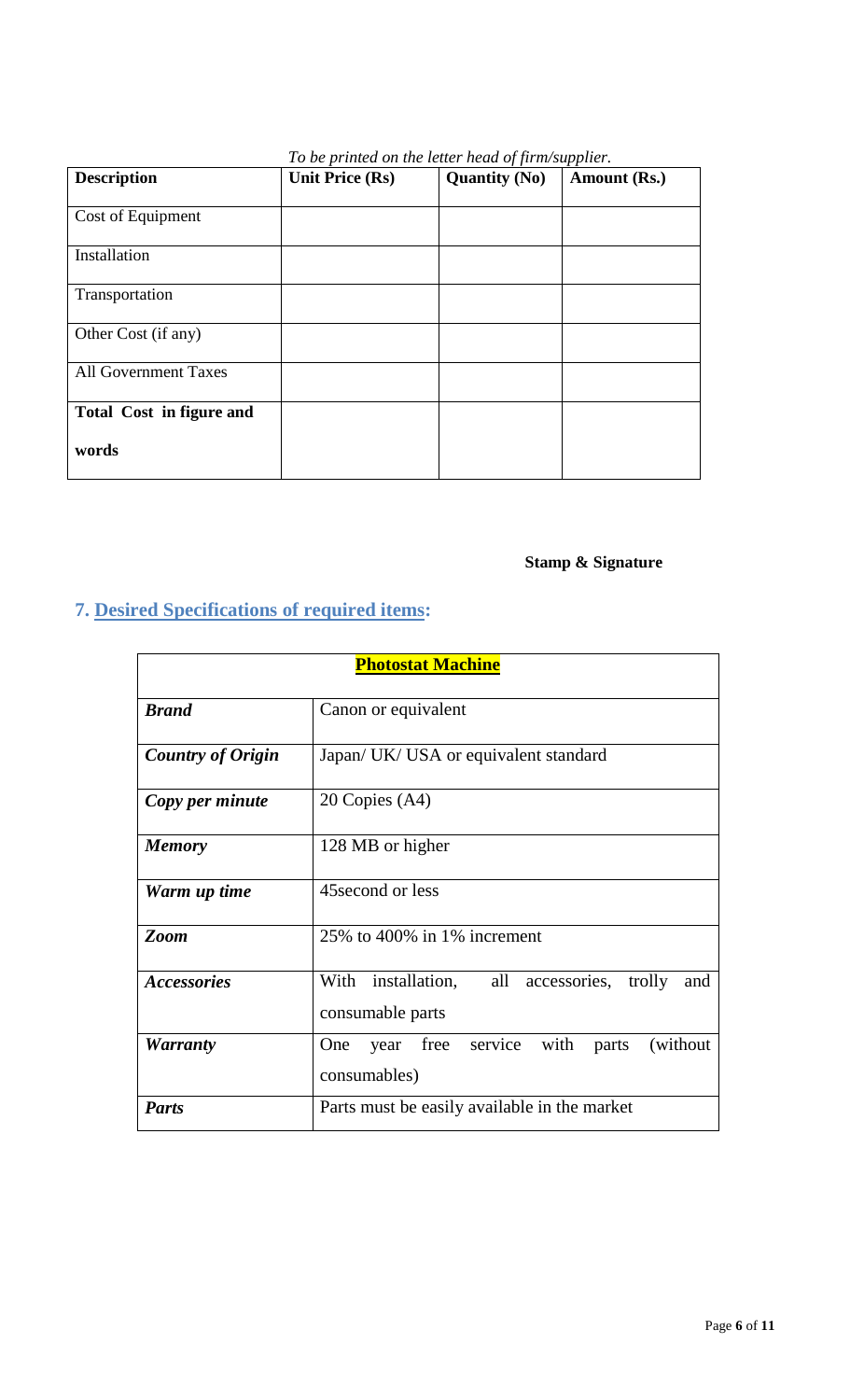|                              | <b>1.5 Ton Split A.C</b>                          |  |
|------------------------------|---------------------------------------------------|--|
|                              |                                                   |  |
| <b>Brand</b>                 | Mitsubishi or equivalent standard                 |  |
| <b>Country of Origin</b>     | Japan/ Thailand/ UK/ USA or equivalent            |  |
|                              | standard                                          |  |
| <b>Cooling Capacity</b>      | $1.5$ Ton                                         |  |
| <b>Compressor Type</b>       | Rotary                                            |  |
|                              | Japan/ Thailand/ UK/ USA or equivalent            |  |
|                              | standard                                          |  |
| Cooling                      | 18000 BTU                                         |  |
| <b>Cooling Coil</b>          | Copper Pipe of 22 gauze                           |  |
| <b>Wide and Long Airflow</b> | Required                                          |  |
| <b>Econo Cool</b>            | Required                                          |  |
| <b>Warranty</b>              | 3 years Compressor and 1 year service & parts.    |  |
| <b>End of the year sale</b>  | End of the year sale products $\&$ products whose |  |
| products                     | manufacturing have been discontinued<br>by        |  |
|                              | manufacturers would not be acceptable.            |  |
| <b>Parts</b>                 | Parts must be easily available in the market      |  |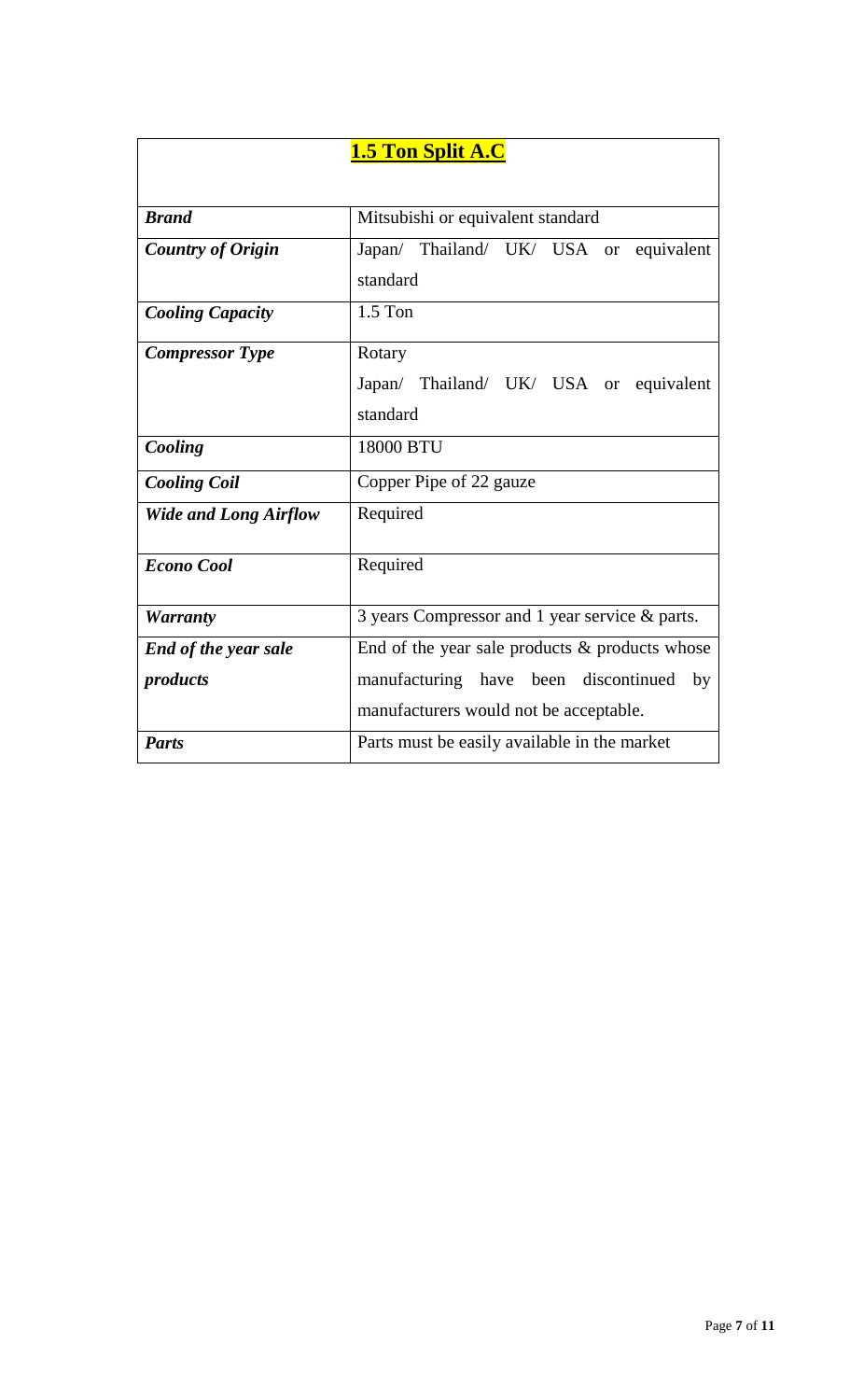#### <span id="page-7-0"></span>**6. Terms & Conditions:**

- 1. Tender document which includes full details of items and other terms & conditions can be downloaded free of cost from [www.sindhhighcourt.gov.pk](http://www.sindhhighcourt.gov.pk/) and [www.spprasindh.gov.pk.](http://www.spprasindh.gov.pk/)
- 2. Single Stage-Two Envelope method will be adopted for bidding process as per rules.
- **3. Separate Technical and financial Proposal be submitted for Photostat Machine and Split A.C.**
- 4. Company Profile along with relevant documents be attached with this document.
- 5. Bid(s) shall be in Pak rupees only and inclusive of all taxes i.e. GST etc.
- 6. The bidder should quote its rates clearly, in the Financial Proposal in both figures and words.
- 7. No advance payment shall be made against the supply of items mentioned in this bidding document.
- *8. Delivery shall be made at High Court of Sindh, Circuit Court, Hyderabad.*
- 9. Sindh High Court reserves the rights to cancel the tender, accept or reject any tender as per rules.
- 10.The contract shall be terminated in case of violation of terms and conditions by the contractors.
- 11. All bids must be accompanied by an earnest money/ security of 2% of total cost. The bid security of unsuccessful bidder will be released by SHC after award of work or after expiry of bid validity period as per rules whereas the bid security money of successful bidder will be released after supplying of items.
- 12.In case of any difference or dispute arises between the parties, the same shall be dealt with as per rules.
- 13.All rules, regulations and policies will be governed in accordance to the SPPRA.
- 14.General Sales Tax will be paid on applicable items only by the company/firm/agency.
- 15.SHC reserve the right to accept or reject any or all tender(s) or terminate proceedings at any stage in accordance to the rules & regulations framed by SPPRA. SHC, also reserve the right to issue Purchase Order for any single item to different lowest responsive bidders or issue Purchase Order for all the items to any lowest responsive bidder.
- 16. The contractor/ supplier will be liable for any mistakes in calculation of price/ rate and amount and shall be liable to suffer the loss arises at any stage of contract, due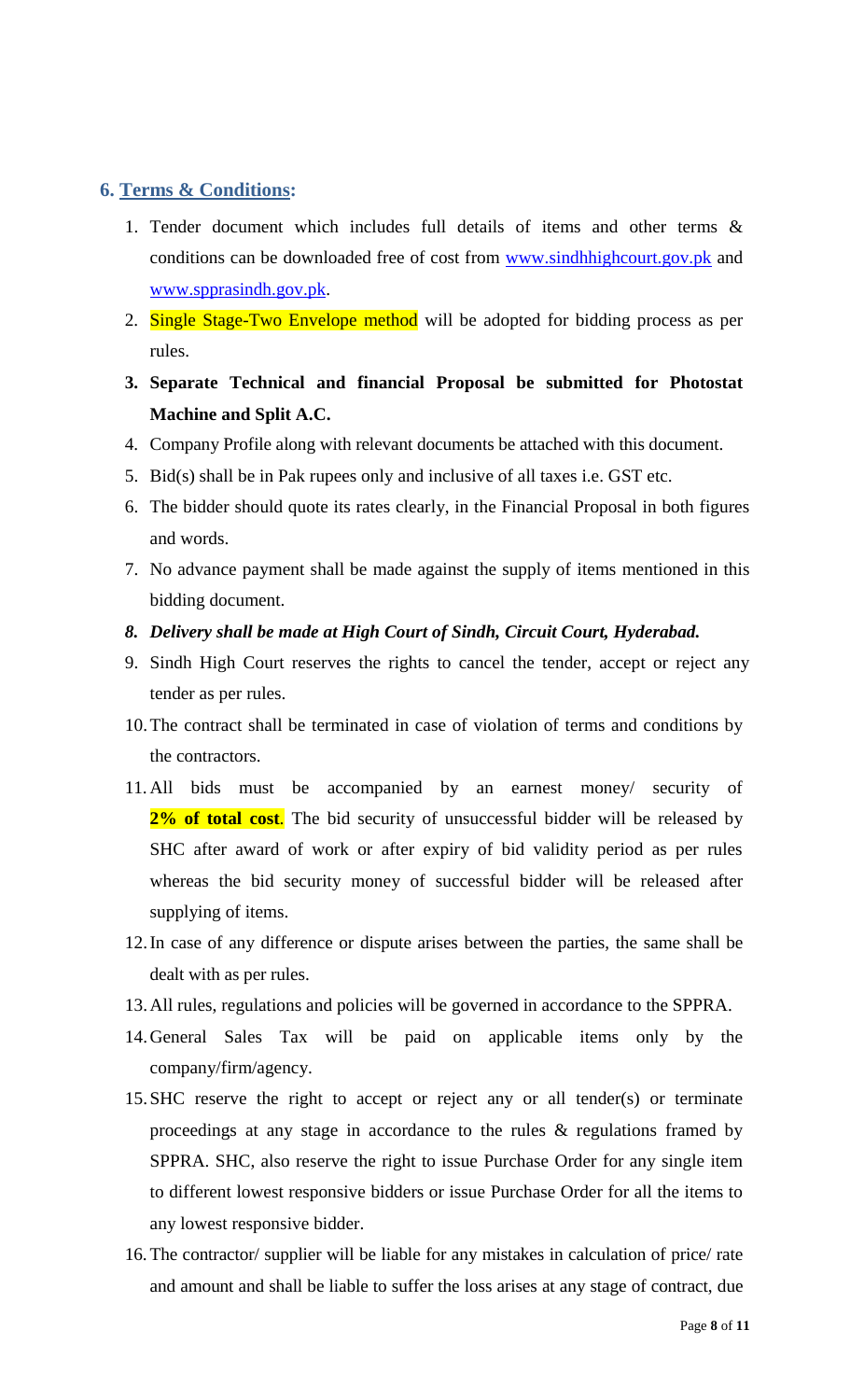to mistakes in calculation or tax rates.

- 17.All Government taxes (including Income tax and stamp duty), levies and charges will be charged as per applicable rates / Work Order.
- 18. The contractor shall pay all the cost for preparation of legal documents of contract.
- 19.SSPRA Rules will be followed for all other terms and conditions not specified/ mentioned/ ambiguous in this tender document. Kindly read SPPRA Rules for further details.

It is hereby certified that the terms and conditions have been read, agreed upon and signed.

| M/s.                              |  |
|-----------------------------------|--|
| <b>Year of Establishment</b>      |  |
|                                   |  |
| <b>Name of contact Person</b>     |  |
| <b>Address</b>                    |  |
| <b>Sales Tax Registration No.</b> |  |
| <b>National Tax No.</b>           |  |
| Mobile No.                        |  |
| Telephone No.                     |  |
| Fax No.                           |  |
| E-mail                            |  |

**Stamp & Signature**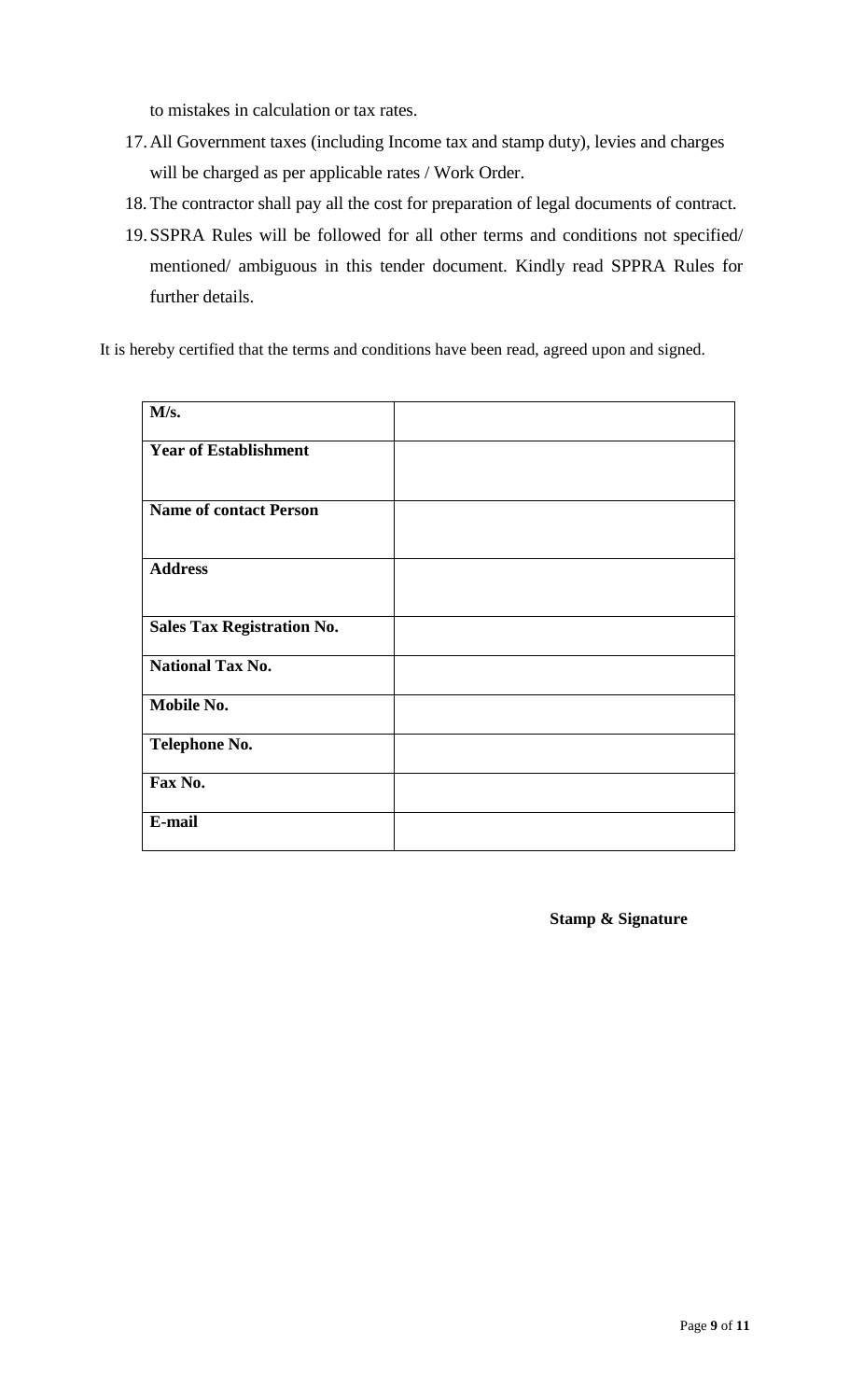## <span id="page-9-0"></span>**8. Sample of Proposal Submission Form:**

*To be printed on the letter head of firm.*

Tender Reference No.01/HYD Dated

Name of Contract:

The Learned Registrar, Sindh High Court, Karachi.

Dear Sir,

We, the undersigned, offer to provide our services for "<br>
", as a Bid, sealed in an envelope.

<span id="page-9-1"></span>We understand you are not bound to accept any Proposal you receive and reserves the right to accept or reject any offer and to annul the bidding process and reject all or any proposals without assigning any reason or having to owe any explanation whatsoever.

The decision of the Hon"ble Purchase Committee shall be final and cannot be challenged on any ground at any forum and Sindh High Court will not be liable for any loss or damage to any party.

Sincerely,

**Name Designation, Name of Company**

## **9. Sample of Articles of Agreement:**

This Agreement made this \_\_\_\_\_\_\_\_\_ day of \_\_\_\_\_\_\_ 2019, by and between the Project Director, Sindh High Court, Karachi, Sindh, including his successors in office and Assignees / Agents, acting through the learned Registrar, hereinafter called the "**SHC**", of the one part,

And  $M/s$  at  $M/s$  at  $M/s$  at  $M/s$  at  $M$ \_\_\_\_\_\_\_\_\_\_\_\_\_\_\_\_\_\_\_\_\_\_\_\_\_\_\_\_\_\_\_\_\_\_\_\_\_, hereinafter called the "**Contractor**" which expression shall include their successors, legal representatives of the second part.

Whereas the **SHC** requires supply of **\_\_\_\_\_\_\_\_\_\_\_\_\_\_\_\_\_\_\_\_\_\_\_\_\_\_\_\_\_\_** and whereas the **Contractor** has agreed to supply, the said items valued at **Rs.\_\_\_\_\_\_\_\_\_\_\_\_\_** and words (\_\_\_\_\_\_\_\_\_\_\_\_\_\_\_\_\_\_\_\_\_\_\_\_\_\_\_\_\_\_\_\_\_\_\_\_\_\_\_) as per Purchase Orders, subject to the terms and conditions set forth, hereinafter, which have been accepted by the **Contractor**.

#### **Now this Agreement witnesses as follows:**

- 1. In this agreement words and expressions shall have the same meanings as are respectively assigned to them in the **Conditions of Contract** hereinafter referred to.
- 2. The following documents which, for the purpose of identification, have been signed by \_\_\_\_\_\_\_\_\_\_\_\_\_\_\_\_\_\_\_\_\_\_\_\_\_\_ on behalf of the **Contractor,** and by the learned Registrar on behalf of the **SHC**, all of (name and designation of the authorized person)